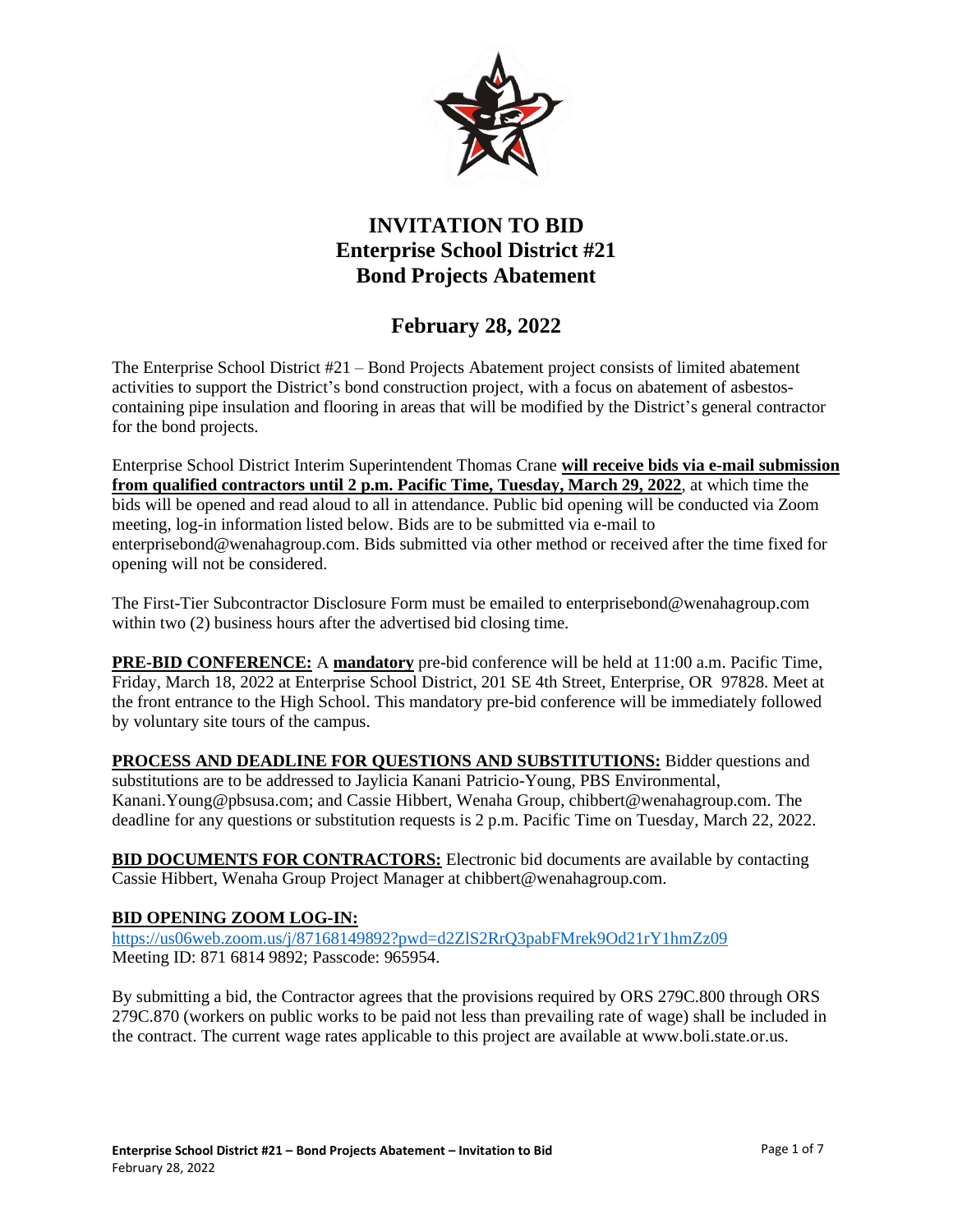No bid will be considered unless accompanied by certified check, cashier's check, or bid bond made payable to Enterprise School District #21 in an amount equal to ten percent (10%) of the Basic Bid. Interest will not be allowed on bid security.

It shall be understood and mutually agreed by and between the Contractor and Owner that the date of beginning and time for completion of the project are essential conditions of the contract and that the time for beginning and completion of the project shall be considered by the Owner in awarding the contract.

No bidder may withdraw his bid after the hour set for the opening thereof, or thereafter, before award of the contract, unless award is delayed for a period exceeding thirty (30) days from the Bid Opening date. The Owner reserves the right to waive any irregularities in the bids, to reject any or all bids, and to accept only such bids as may be in the Owner's best interest.

Thomas Crane Enterprise School District Interim Superintendent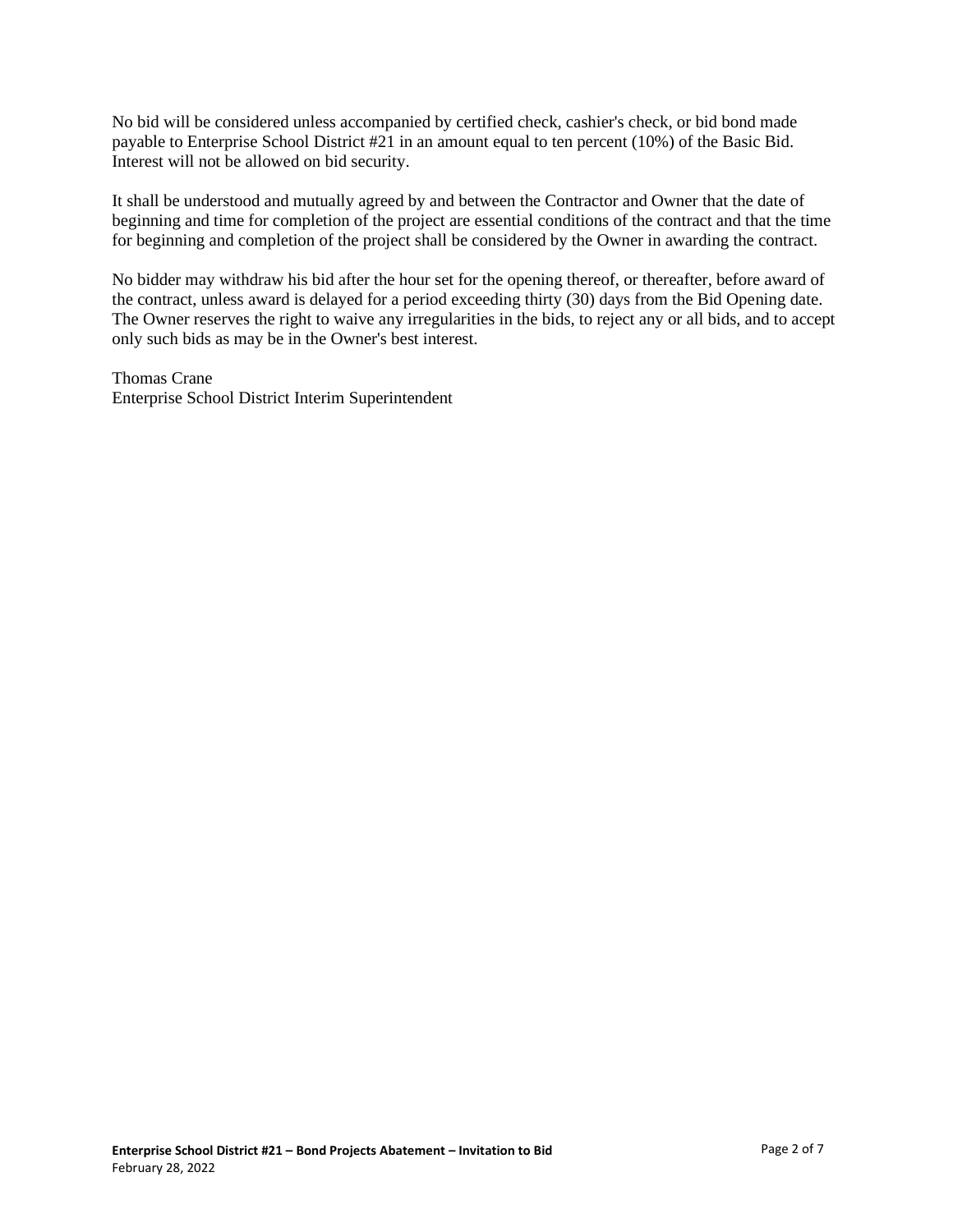# **TABLE OF CONTENTS**

- 1. Instructions to Bidders
- 2. Bid Form
- 3. First-Tier Subcontractor Disclosure Form
- 4. Schedule *to be provided via addendum*
- 5. Drawings
	- a. Available for download at: <https://www.dropbox.com/sh/nkyzia37rhd34tq/AADZtq36rUGOt6fu8BXQA3Hia?dl=0>
	- b. HA1 Primary School Basement
	- c. HA2 Primary School First Floor
	- d. HA3 Middle School First Floor
	- e. HA4 Middle School Second Floor
	- f. HA5 High School First Floor
	- g. HA6 High School Second Floor
	- h. HA7 Exterior
- 6. Specifications
	- a. Available for download at: <https://www.dropbox.com/sh/nkyzia37rhd34tq/AADZtq36rUGOt6fu8BXQA3Hia?dl=0>
	- b. 02 82 00 Asbestos Air Monitoring
	- c. 02 82 13 Asbestos Abatement
	- d. 02 83 19 Lead Handling Procedures
- 7. Contract Documents
	- a. Available for download at: <https://www.dropbox.com/sh/nkyzia37rhd34tq/AADZtq36rUGOt6fu8BXQA3Hia?dl=0>

# **INSTRUCTIONS TO BIDDERS**

# PART 1 GENERAL

# 1.1 SUMMARY

A. This construction will be carried out under one General Construction Agreement covering the construction work on this project. The modified "General Conditions of the Contract for Construction" of the American Institute of Architects will be referred to as the "General Conditions" throughout this Project Manual. This agreement includes all labor, materials, transportation, equipment and services necessary for and reasonably incidental to the completion of all work in connection with the project described in this Project Manual and the accompanying Drawings.

# 1.2 DEFINITIONS

A. Bid Documents include the Invitation to Bid, Instructions to Bidders, the Bid Form and supporting exhibits, including any addenda issued prior to receipt of bids. Addenda are written or graphic instruments issued prior to the execution of the Contract which modify or interpret the Bid Documents by additions, deletions, clarifications or corrections. Addenda will become part of the Contract Documents when the Construction Contract is executed.

# 1.3 DESCRIPTION OF BID ITEMS

- A. Base Bid
	- a. Base Bid is inclusive of: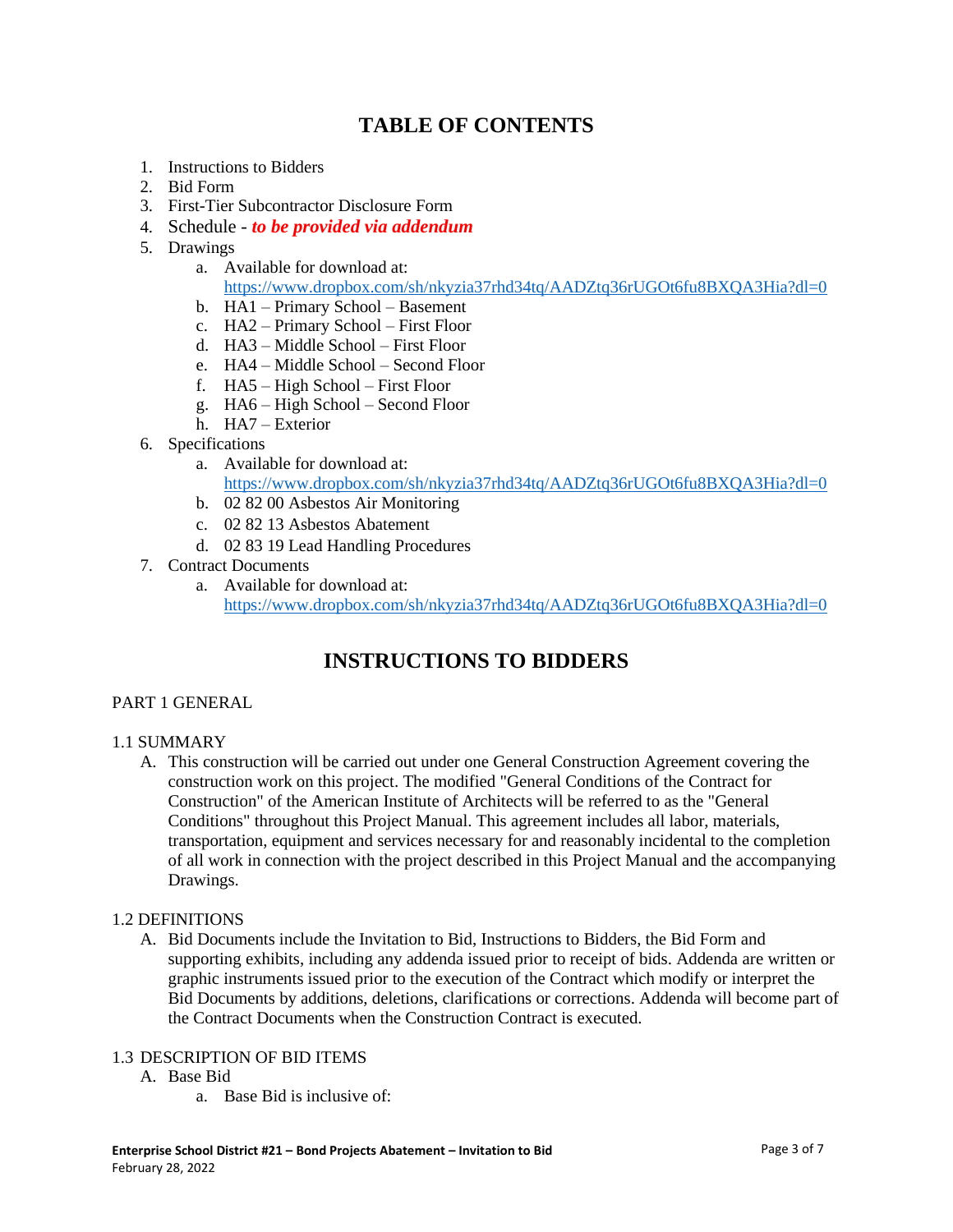- i. Primary School Removal of:
	- 1. Approx. 11,400 SF of ACM Top 2-inches of soil Basement Crawlspace
	- 2. Approx. 346 LF of ACM Pipe Insulation Basement Crawlspace
	- 3. Asbestos-contaminated furnishings, materials, equipment, and other ACM pipe insulation debris – Basement Crawlspace
- ii. Middle School Removal of:
	- 1. Approx. 16,875 SF of Asbestos-Contaminated batt insulation/debris Attic
	- 2. Approx. 820 SF ACM Vinyl Floor Tile on slab on grade First Floor
	- 3. Approx. 140 LF of Exposed ACM Pipe Insulation First Floor
	- 4. Approx. 218 LF of ACM Pipe Insulation First Floor
	- 5. Approx. 200 SF of ACM Carpet Mastic First Floor
	- 6. Approx. 900 SF ACM Vinyl Floor Tile on wood deck Second Floor
	- 7. Approx. 460 SF ACM Vinyl Floor Tile on slab on grade Second Floor
	- 8. Approx. 580 SF <1% Asbestos Sheet flooring, mastic on wood deck Second Floor
- iii. High School Removal of:
	- 1. Approx. 26 LF of ACM Pipe Insulation First Floor
- iv. Exterior Removal of:
	- 1. Approx. 272 LF of buried ACM piping Excavation done by others

# B. Unit Pricing

- a. Price per linear foot of pipe insulation abatement
- b. Price per square foot of vinyl floor tile and mastic abatement on wood decking
- c. Price per square foot of vinyl floor tile and mastic abatement on slab on grade
- d. Price per square foot of <1% asbestos sheet vinyl and mastic abatement on wood decking

# 1.4 PUBLIC WORKS

- A. This project is a public work subject to ORS 279C.800 to 279C.870. Contractor must be registered with the Oregon Construction Contractors Board (CCB) for a bid to be considered.
- B. In addition to specific statutory provisions cited, the Contractor shall comply with all other applicable requirements of Chapter 279C – Public Contracting, Oregon Revised Statutes.
- C. In accordance with ORS 279C.830, the minimum hourly rates of wage as determined by the Commissioner of the Bureau of Labor and Industry (BOLI) are hereby made a part of this Project Manual.

# 1.5 HOURS OF LABOR

- A. Section 279C.520, Oregon Revised Statutes, provides that in all cases where labor is employed by the state, county, school district, municipality, municipal corporation or subdivision, through a Contractor, no person shall be required or permitted to labor more than 10 hours in any one day, nor more than 40 hours in any one week, except in the case of necessity, emergency, or where the public policy absolutely requires it, in which event the person or persons so employed for excessive hours shall receive at least time and one-half pay for all overtime in excess of 10 hours per day or 40 hours in any one week, and for work performed.
- B. Hours of labor shall comply with local noise ordinance.

# 1.6 BIDDER'S REPRESENTATION

A. Each bidder by making his bid represents that he has read and understands the Bid Documents, and has familiarized himself with the locale, site and conditions under which his work is to be performed. The Contractor's signature on his or her bid indicates acceptance of the conditions at the site of the work upon which he is bidding.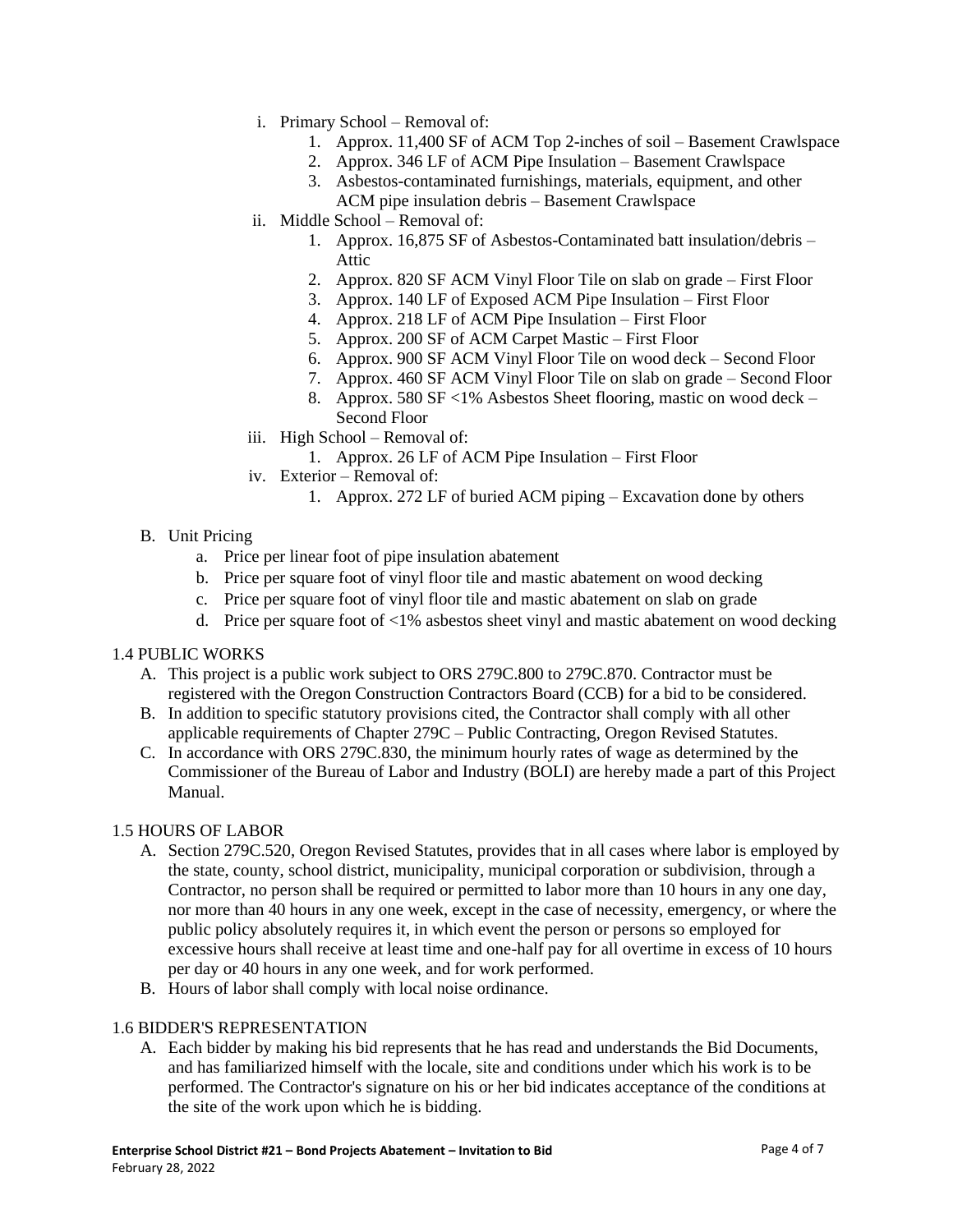# 1.7 SUBMISSION OF BID

- A. All bids must be prepared on the Bid Form in this solicitation and submitted in accordance with the Instructions to Bidders. A bid is invalid if it has not been deposited at the designated location prior to the time and date for receipt of bids indicated in the Advertisement to Bid, or prior to any extension thereof issued to the bidders.
- B. Unless otherwise provided in any supplement to these Instructions to Bidders, no bidder shall modify, withdraw, or cancel his or her bid or any part thereof for 30 days after the time designated for the receipt of bids in the Advertisement to Bid. Prior to the receipt of bids, Addenda will be e-mailed to each Contractor recorded by the District as having received the Bid Documents and will be available for inspection wherever the Bid Documents are kept available for that purpose.
- C. Bids are to be submitted via e-mail to [enterprisebond@wenahagroup.com.](mailto:enterprisebond@wenahagroup.com)

### 1.8 BID GUARANTEE

- A. Attach bid security to all bids in the form of a surety bond, cashier's check, or certified check of the bidder in the amount equal to ten percent (10%) of the Basic Bid amount made payable to Enterprise School District #21 as a guarantee that bidder will, if awarded the Contract, execute same and furnish the specified performance and labor and materials payment bond.
- B. The Owner reserves the right to hold the bid security of the two lowest bidders until a Contract is signed, or for 30 calendar days, whichever is less. All other bid security will be returned as soon as practical. Any bidder refusing to enter into a Contract and furnish specified bonds within five calendar days after notification that his bid has been accepted, shall forfeit his bid security to the Owner as liquidated damage, but not as a penalty.

#### 1.9 METHOD OF AWARD

- A. If the lowest basic bid by a responsible bidder does not exceed the amount of funds estimated by the Owner as available to finance the contract, the contract may be awarded on the base bid, but the Owner shall have sole discretion in also considering the beginning and completion time of the project in rejecting any base bid.
- B. At Owner's discretion, Owner may include one or more bid alternates (additive or deductive) as selected by Owner when comparing bids.
- C. The Owner reserves the right to reject any or all bids as permitted by Oregon Statute or Administrative Rule and to consider the competency and responsibility of bidders and of their proposed subcontractors in making the award.

# 1.10 FORM OF AGREEMENT

- A. The modified "Standard Form of Agreement Between Owner and Contractor," AIA Document A101-2017, and modified "General Conditions of the Contract for Construction," AIA Document A201-2017 shall be used in executing this Contract.
- B. The contract shall contain a provision that the Contractor shall pay and perform according to the conditions required by ORS 279C.800 to 279C.870, Prevailing Wage Rate.

### 1.11 PERFORMANCE BOND

A. The successful bidder shall promptly furnish a Performance Bond, which shall be an Oregon Public Works Contract Bond, in compliance with the requirements of Chapter 279C.380, Oregon Revised Statutes, in an amount equal to 100 percent of the cost of the work, such bond to be written by properly qualified surety authorized to do business in the State of Oregon.

# 1.12 PROHIBITIONS OF ALTERATIONS (BID FORM)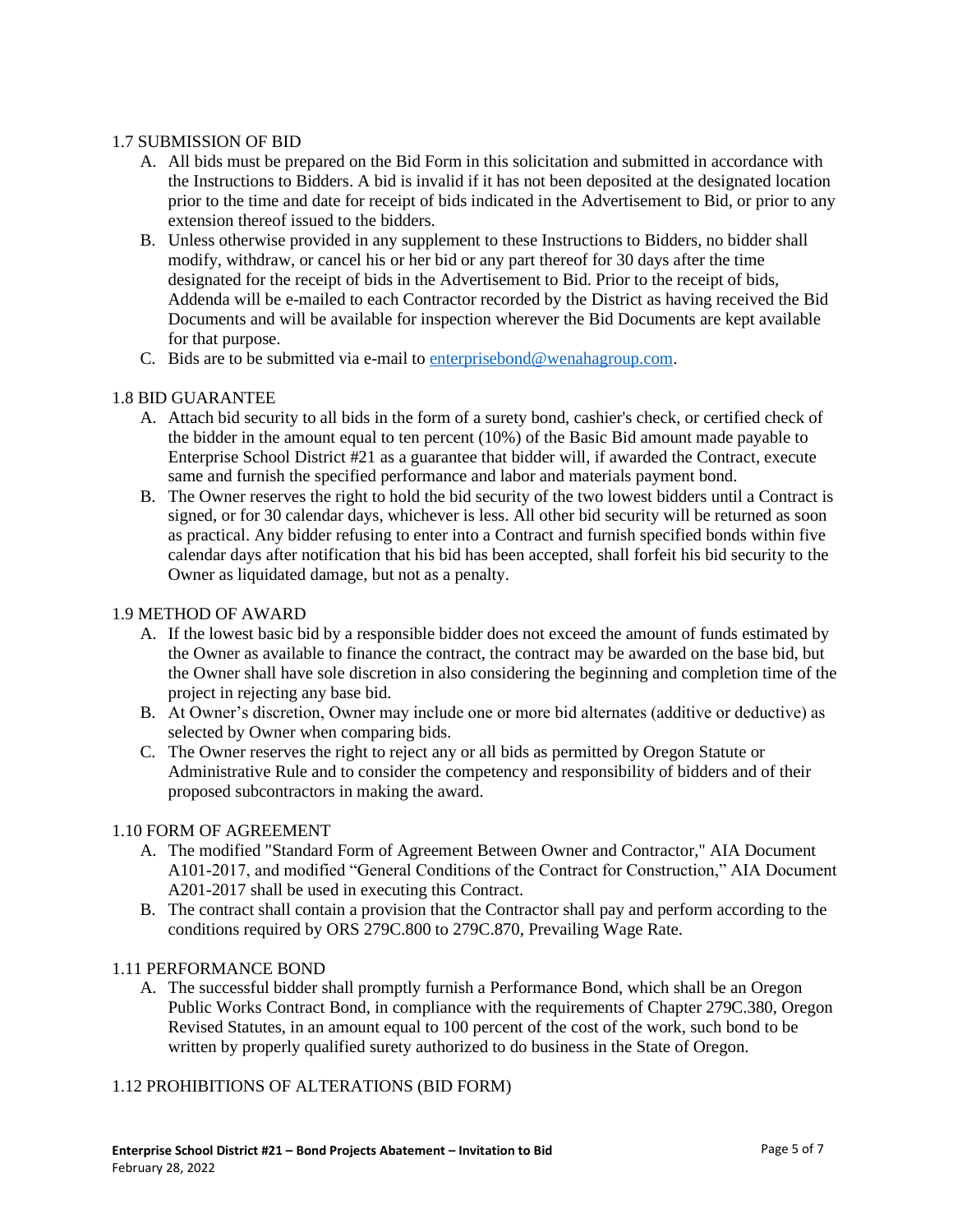A. Except as otherwise provided herein, bids that are incomplete or are conditioned in any way, contain erasures, alterations, or items not called for in the bid, or are not in conformity with the law, may be rejected by the Owner as informal. Only the amounts and information asked for in the Bid Form will be considered as the Bid. Each bidder shall bid upon the work exactly as specified and as provided in the Bid Form.

# 1.13 LIST OF SUBCONTRACTORS

- A. Within two working hours of the date and time of the deadline when the bids were due to the public contracting agency for a public improvement, a bidder shall submit to the public contracting agency, in accordance with ORS 279C.370, a disclosure of any first-tier subcontractor that will be furnishing labor or materials in connection with the public improvement and whose contract value is equal to or greater than:
	- a. Five percent of the total project bid or \$15,000, whichever is larger; or
	- b. \$350,000, regardless of the percentage of the total project bid.
- B. The disclosure of first-tier subcontractors shall include:
	- a. The name of each subcontractor.
	- b. The amount of the contract of the subcontractor and the category of the subcontractors work.
- C. Submit list of subcontractors on First-Tier Subcontractor Disclosure Form, sealed in an opaque envelope, addressed and delivered to the same location as the Bid.

### 1.14 SCHEDULE OF VALUES

A. Upon request by the Owner, the selected bidder shall within seven days thereafter, submit to the Architect a Schedule of Values of various parts of the work, including quantities and amount aggregating the total sum of the Contract. With each application for payment, the Contractor shall furnish a detailed statement comprising various items which represent the total amount of work completed to the date upon which application for payment is made. No application for payment will be considered unless accompanied by such a statement.

# 1.19 EQUAL EMPLOYMENT COMPLIANCE REQUIREMENT

A. By submitting this bid, the bidder certifies conformance with the applicable Federal Acts, Executive Orders, and Oregon Statutes and Regulations concerning Affirmative Action toward equal employment opportunities. All information and reports required by the Federal or Oregon governments having responsibility for the enforcement of such laws shall be supplied to the Owner upon request, for purposes of investigation to ascertain compliance with such acts, regulations, and orders.

# 1.20 RESIDENCY

- 1. A. Bidders must identify whether the Bidder is or is not a "resident Bidder," as defined in ORS 279A.120(1).
- 2. Nonresident Bidders. In determining the lowest Responsive Bid, the District will, in accordance with OAR 137-046-0310, add a percentage increase to the Bid of a nonresident Bidder equal to the percentage, if any, of the preference given to that Bidder in the state in which the Bidder resides.

#### PART 2 SCHEDULE

#### 2.1 CRITICAL DATES

A. Work to be conducted under one phase as noted below.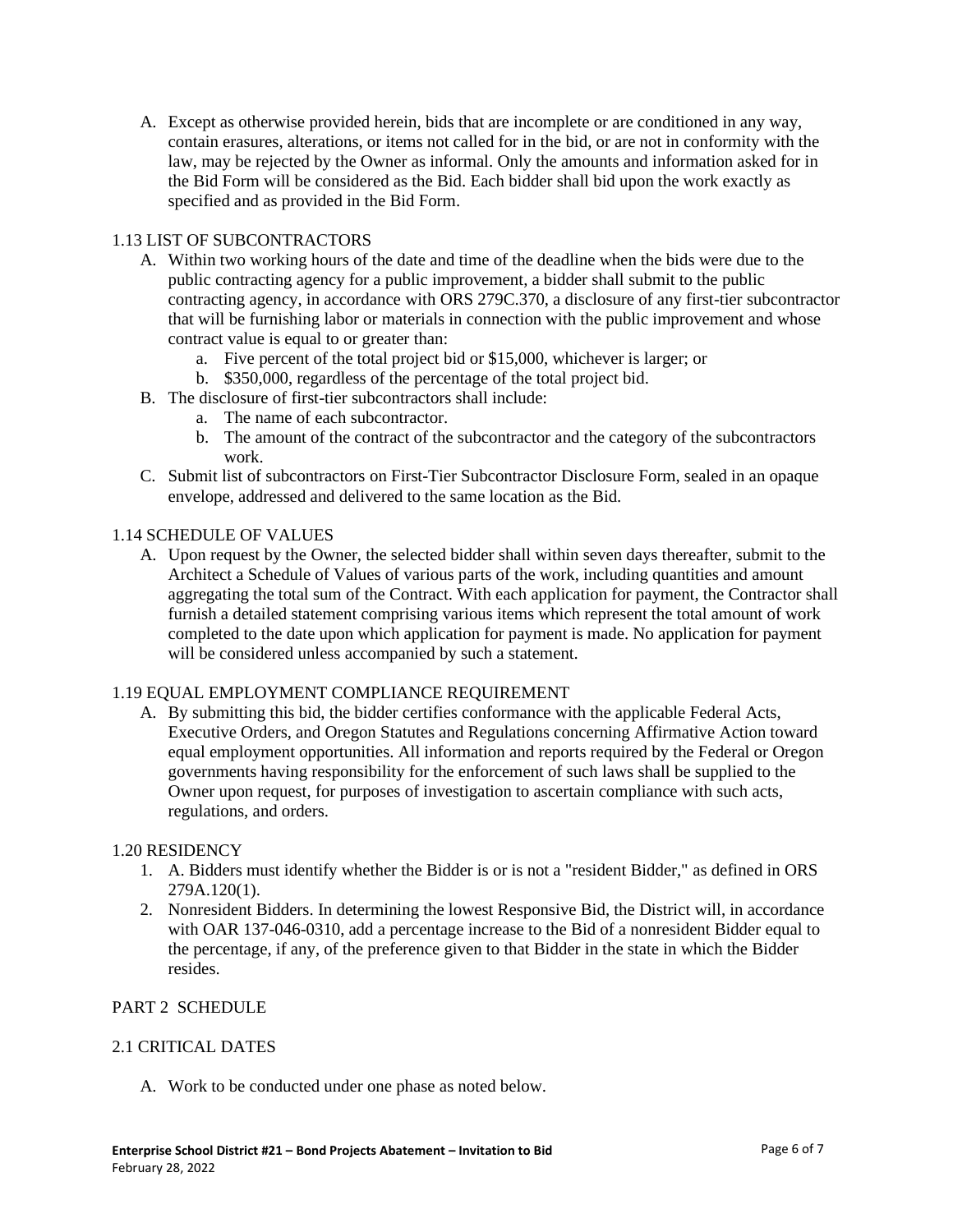- B. Bidder must agree to commence work as directed in written 'Notice to Proceed' and shall be substantially complete in accordance with the following schedule:
	- a. Preparatory work may begin on date of Notice to Proceed. Preparatory work includes but is not limited to submittals, field verification, exploratory work, equipment procurement, scheduling, and any work not impacting school operations.
	- b. It is the intent of the Owner to issue a 'Notice to Proceed' for the work on or about April 20, 2022.
	- c. Construction operations may begin no earlier than June 13, 2022.
		- a) Abatement contractor will be required to meet with Owner and bond project Construction Manager/General Contractor to develop detailed abatement schedule and work plan.
		- b) Construction sequencing to be as follows:

# *1. Schedule to be issued via addendum.*

d. All work shall achieve Substantial Completion August 10, 2022.

# 2.2 LIQUIDATED DAMAGES

A. If Substantial Completion is not achieved by the agreed date or as may be adjusted pursuant to the Contract Documents, the Contractor shall pay to the Owner as liquidated damages for the loss of use of the Project the following amount: the sum of Three Hundred Dollars (\$300) for each partial day or full day of delay beyond the deadline for Final Completion.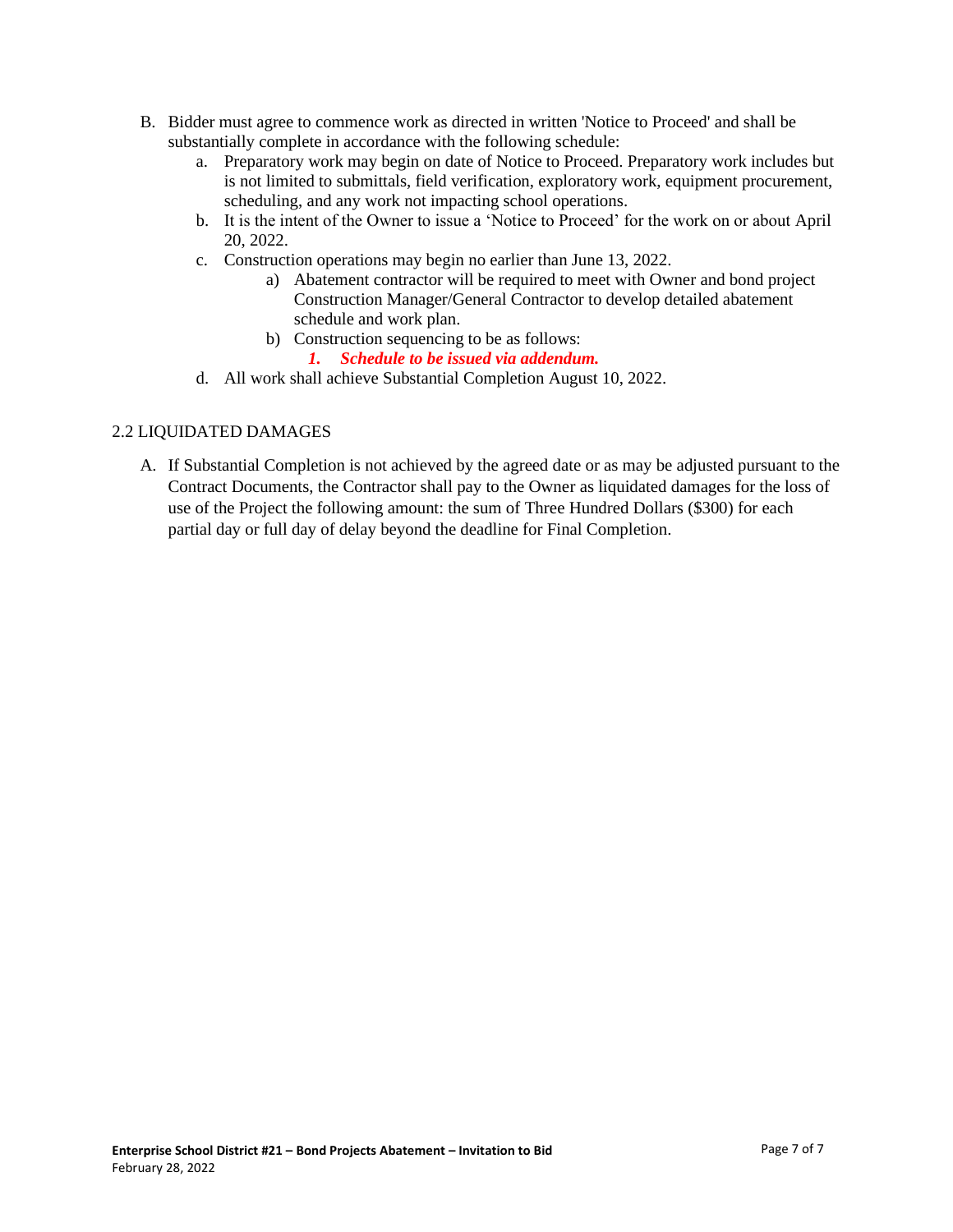# **BID FORM Enterprise School District #21 Bond Project Abatement**

TO: Enterprise School District #21

FROM: CONSERVERT EXAMPLE THE SERVERT EXAMPLE THE SERVERT EXAMPLE THE SERVERT EXAMPLE THE SERVERT EXAMPLE THE SERVERT EXAMPLE THE SERVERT EXAMPLE THE SERVERT EXAMPLE THE SERVERT EXAMPLE THE SERVERT EXAMPLE THE SERVERT EXAMP

### 1.1 BIDDER AGREEMENT

- A. The Undersigned has:
	- a. Reviewed the "Enterprise School District #21" bid documents.
	- b. Reviewed Addenda Number(s) inclusive.
	- c. Examined the site and conditions affecting the Work.
- B. The Undersigned agrees:
	- a. To hold this Bid open for 30 days subject to provisions in Bidding Requirements Document "Instructions to Bidders."
	- b. That Bid Security attached to this Bid Form is left in escrow with Enterprise School District #21 as a Bid Guarantee, subject to provisions in Bidding Requirements Document "Instructions to Bidders."
	- c. That Bid Security is not less than ten percent (10%) of the Contract Sum, and is in the form of a (choose one):
		- i. Cashier's check [\_]<br>ii. Certified check [\_]<br>ii. Bid Bond [\_] ii. Certified check
		- iii. Bid Bond
	- d. That Bid Forms not indicating that Addenda were received prior to Bid Date may be rejected by the Owner.
	- e. That this Bid has been arrived at by the Bidder independently and has been submitted without collusion designed to limit independent bidding and competition.
- C. If awarded a contract, the Undersigned agrees:
	- a. To enter into and execute a Contract on the basis of this Bid.
	- b. To deliver to the Owner a formal written Agreement subject to provisions in Bidding Requirements Document "Instructions to Bidders."
	- c. To complete the Work in accordance with the Contract Documents for the amount set forth in this Bid Form.
	- d. To commence the Work no later than seven days after the date of execution of the Contract or receipt of Notice to Proceed, whichever occurs first.
	- e. To complete the Work within the time period stipulated in Bidding Requirements Document "Preliminary Construction Schedule."
	- f. To comply with Oregon Revised Statutes, ORS 279.350, and pay workers not less than Prevailing Wage Rates as published by the Oregon Bureau of Labor and Industries.
	- g. That the Contract shall contain a provision that the contractor shall pay and perform according to the conditions required by ORS 279.312, 279.314, 279.316, and 279.352.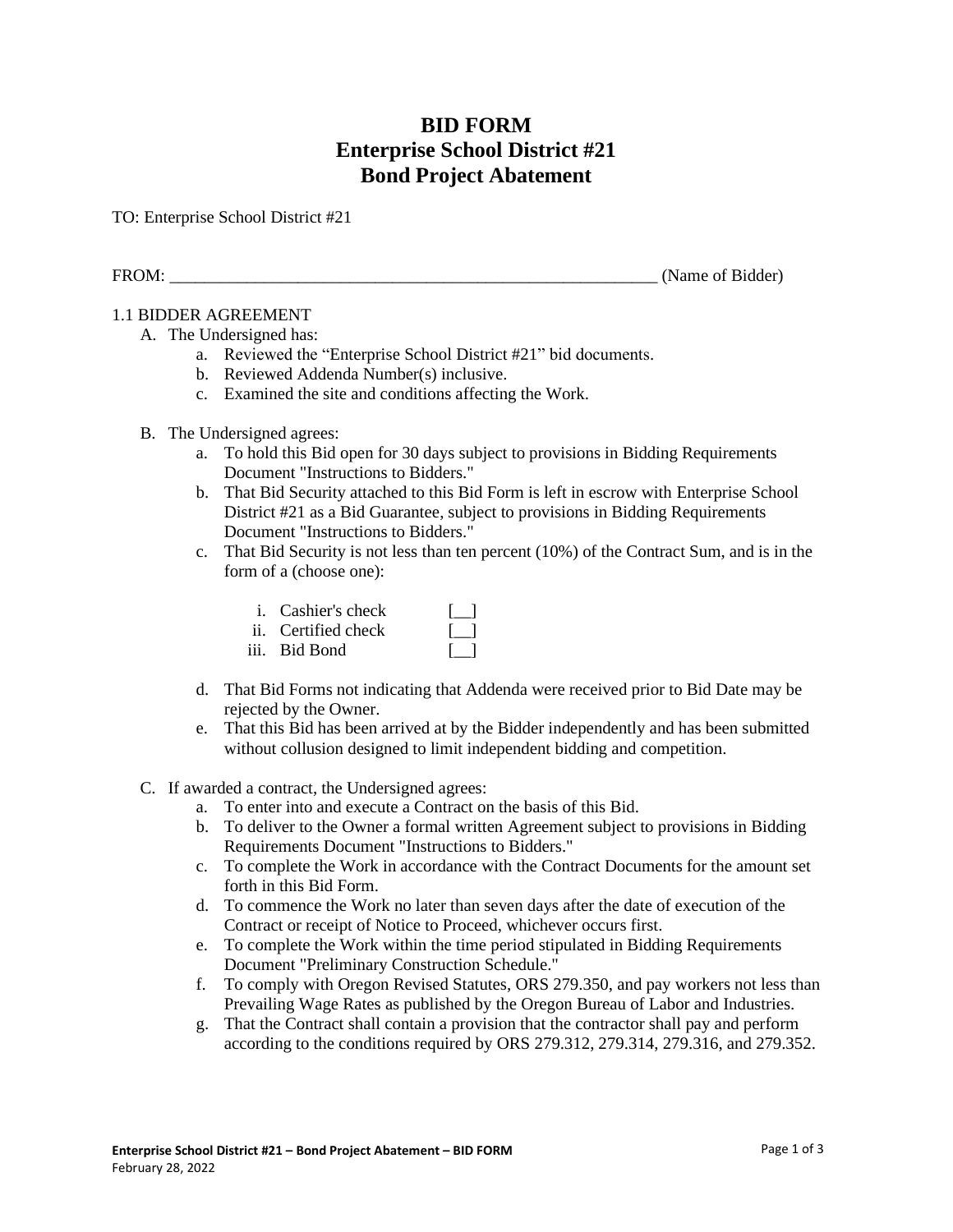### 1.2 RESIDENCY

|                                | A. The Bidder, pursuant to ORS 279A.120 (1), (check one) is _____________________<br>$\sqrt{3}$ not $\frac{a}{a}$<br>resident Bidder. If not, indicate State of residency ___________________________. |  |  |
|--------------------------------|--------------------------------------------------------------------------------------------------------------------------------------------------------------------------------------------------------|--|--|
| 1.3 ACKNOWLEDGEMENT OF ADDENDA |                                                                                                                                                                                                        |  |  |
|                                | A. The Bidder acknowledges receipt of the following Addenda (List by number):                                                                                                                          |  |  |
| 1.4 BID AMOUNT                 |                                                                                                                                                                                                        |  |  |
|                                | A. Basis of Award: Stipulated Sum                                                                                                                                                                      |  |  |

 $\S$  dollars.

# 1.5 UNIT PRICING:

- a. Price per linear foot of pipe insulation abatement (accessible and inaccessible). dollars per LF of insulation.
- b. Price per square foot of vinyl floor tile and mastic abatement on wood decking \_\_\_\_\_\_\_\_\_\_\_\_\_\_\_\_\_\_\_\_\_\_\_\_\_\_\_\_\_\_\_\_\_\_\_\_\_\_\_\_\_dollars per SF
- c. Price per square foot of vinyl floor tile and mastic abatement on slab on grade \_\_\_\_\_\_\_\_\_\_\_\_\_\_\_\_\_\_\_\_\_\_\_\_\_\_\_\_\_\_\_\_\_\_\_\_\_\_\_\_\_dollars per SF
- d. Price per square foot of <1% asbestos sheet vinyl and mastic abatement on wood decking \_\_\_\_\_\_\_\_\_\_\_\_\_\_\_\_\_\_\_\_\_\_\_\_\_\_\_\_\_\_\_\_\_\_\_\_\_\_\_\_\_dollars per SF

# 1.6 BIDDER'S SIGNATURE AND IDENTIFICATION

Please print or type all information requested below (except where signature is required) and attach Bid Security to this form.

\_\_\_\_\_\_\_\_\_\_\_\_\_\_\_\_\_\_\_\_\_\_\_\_\_\_\_\_\_\_\_\_\_\_\_\_\_\_\_ \_\_\_\_\_\_\_\_\_\_\_\_\_\_\_\_\_\_\_\_\_\_\_\_\_\_\_\_\_\_\_\_\_\_\_\_\_\_\_

\_\_\_\_\_\_\_\_\_\_\_\_\_\_\_\_\_\_\_\_\_\_\_\_\_\_\_\_\_\_\_\_\_\_\_\_\_\_\_ \_\_\_\_\_\_\_\_\_\_\_\_\_\_\_\_\_\_\_\_\_\_\_\_\_\_\_\_\_\_\_\_\_\_\_\_\_\_\_

Name of Proprietorship, Partnership, Signature of Proprietor, Partner, or Corporation: or Corporate Official:

Name Signature

\_\_\_\_\_\_\_\_\_\_\_\_\_\_\_\_\_\_\_\_\_\_\_\_\_\_\_\_\_\_\_\_\_\_\_\_\_\_\_ \_\_\_\_\_\_\_\_\_\_\_\_\_\_\_\_\_\_\_\_\_\_\_\_\_\_\_\_\_\_\_\_\_\_\_\_\_\_\_ Street Address Name of Signatory

Mailing Address Date Signed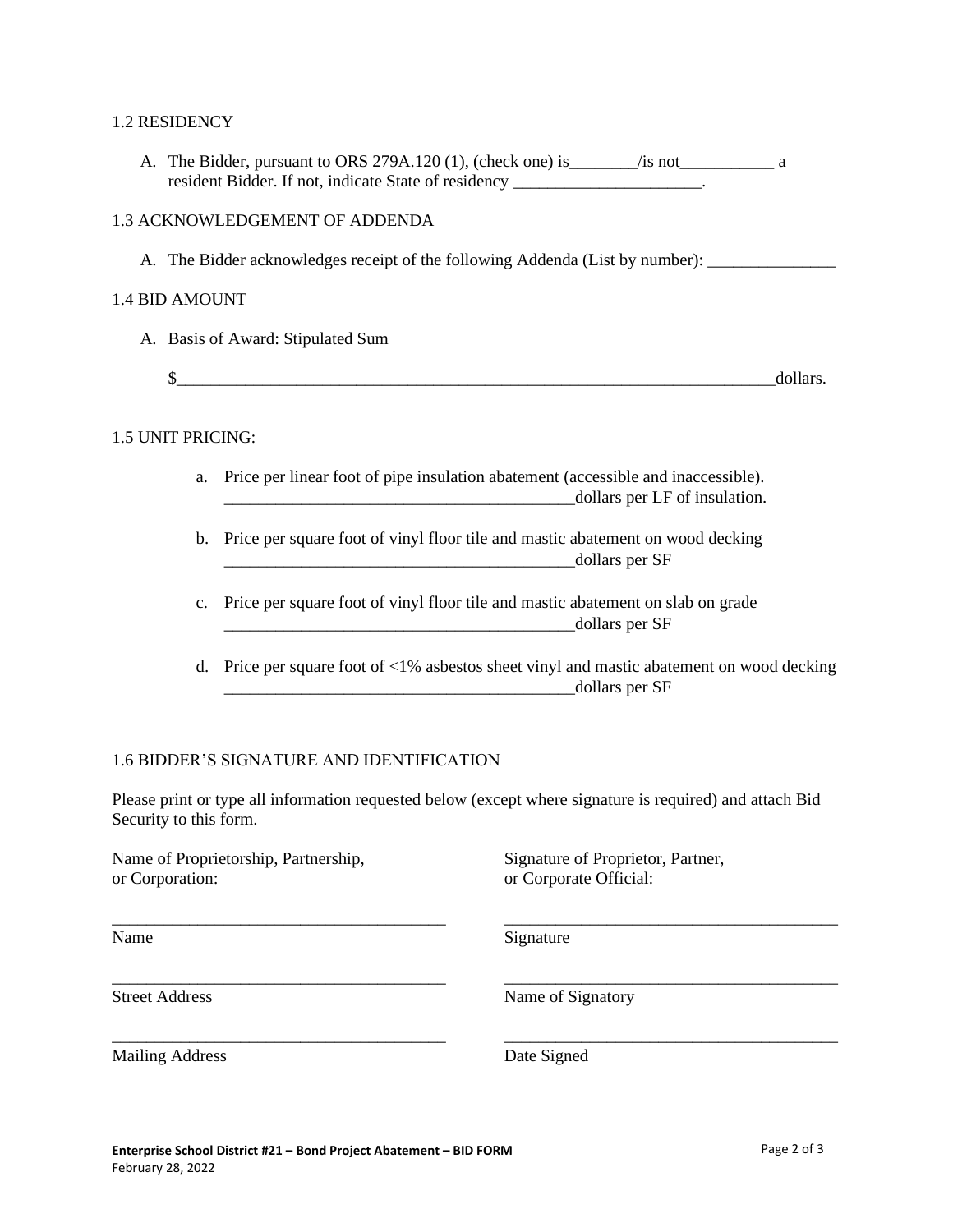City, State, and Zip Code If Corporation, Attest:

\_\_\_\_\_\_\_\_\_\_\_\_\_\_\_\_\_\_\_\_\_\_\_\_\_\_\_\_\_\_\_\_\_\_\_\_\_\_\_ \_\_\_\_\_\_\_\_\_\_\_\_\_\_\_\_\_\_\_\_\_\_\_\_\_\_\_\_\_\_\_\_\_\_\_\_\_\_\_ Phone Number Secretary of Corporation

\_\_\_\_\_\_\_\_\_\_\_\_\_\_\_\_\_\_\_\_\_\_\_\_\_\_\_\_\_\_\_\_\_\_\_\_\_\_\_ \_\_\_\_\_\_\_\_\_\_\_\_\_\_\_\_\_\_\_\_\_\_\_\_\_\_\_\_\_\_\_\_\_\_\_\_\_\_\_ Employer ID Number State of Incorporation

Construction Contractors Board Number

\_\_\_\_\_\_\_\_\_\_\_\_\_\_\_\_\_\_\_\_\_\_\_\_\_\_\_\_\_\_\_\_\_\_\_\_\_\_\_

END OF BID FORM

\_\_\_\_\_\_\_\_\_\_\_\_\_\_\_\_\_\_\_\_\_\_\_\_\_\_\_\_\_\_\_\_\_\_\_\_\_\_\_ \_\_\_\_\_\_\_\_\_\_\_\_\_\_\_\_\_\_\_\_\_\_\_\_\_\_\_\_\_\_\_\_\_\_\_\_\_\_\_